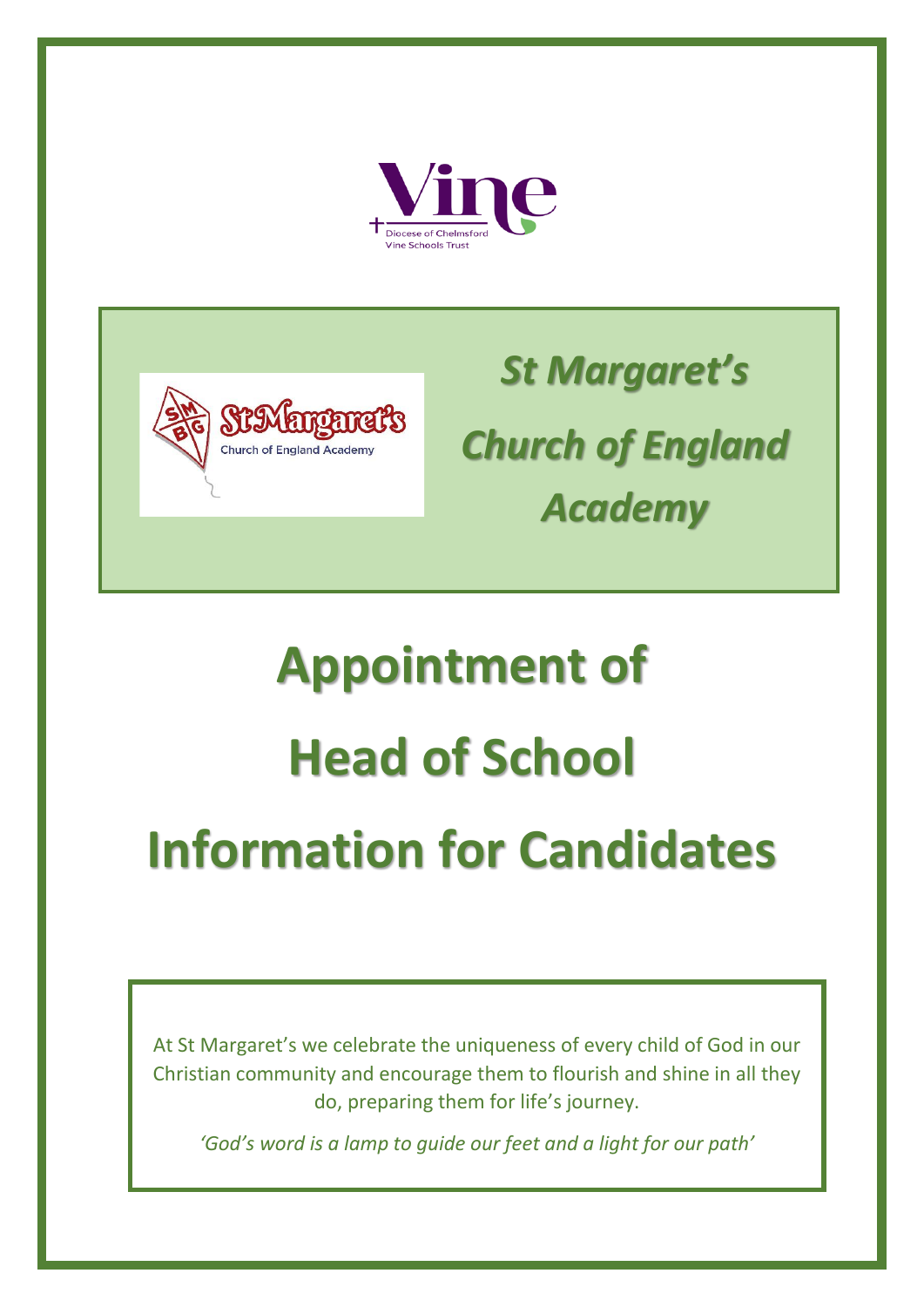

### *Contents*

## *Selection Arrangements Letter from Executive Headteacher Job Description Person Specification Recruitment and Selection Policy Statement*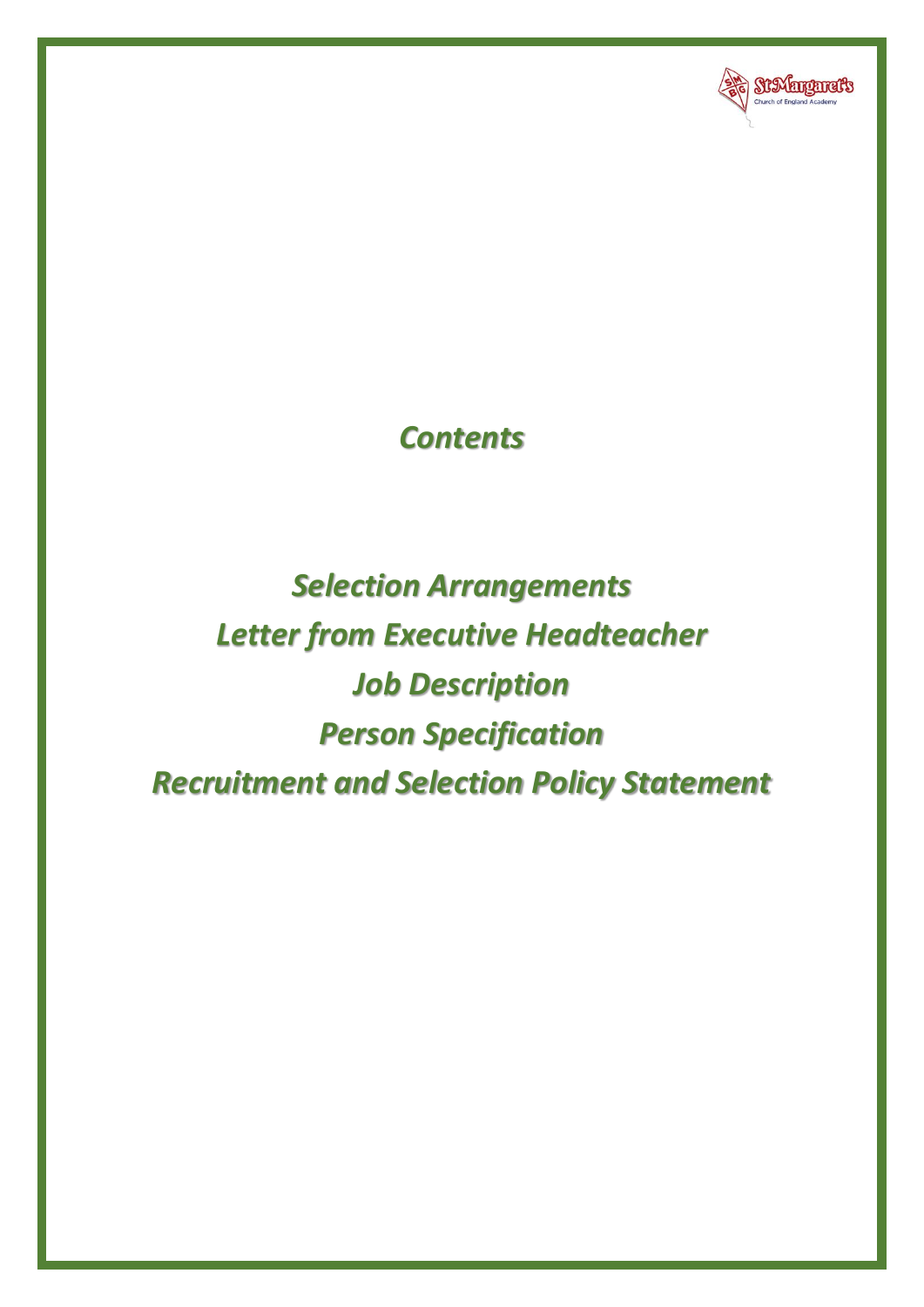

#### Appointment of Head of School

| School                   | St Margaret's Church of England Academy |
|--------------------------|-----------------------------------------|
| Telephone                | 01268 552176                            |
| Website                  | www.st-margaretsacademy.co.uk           |
| <b>School Group Size</b> | Group 2                                 |
| Salary Range             | Leadership Grade 4-8                    |
| <b>Start Date</b>        | 1 <sup>st</sup> September 2022          |

#### Selection Arrangements - The Process

Thank you for your interest in the St Margaret's Church of England Academy Head of School post.

The successful candidate will have to meet the requirements of the person specification, job description, and will be subject to an enhanced DBS check. The school is committed to safeguarding and promoting the welfare of children and young people and expects all staff and volunteers to share this commitment.

For further information please contact the school office to have a conversation with the Executive headteacher.

Virtual or In-person visits are welcome and recommended. Please contact the school office on 01268 552176 or email [admin.stmargarets@dcvst.org](mailto:admin.stmargarets@dcvst.org) for an appointment.

Once you have submitted your application form to the Executive Headteacher you will receive an email confirming that your application has been received.

| Closing date:             | Midday on Friday 24th June 2022 |
|---------------------------|---------------------------------|
| <b>Shortlisting Date:</b> | Monday 27th June 2022           |
| Interview Date:           | Monday 4th July 2022            |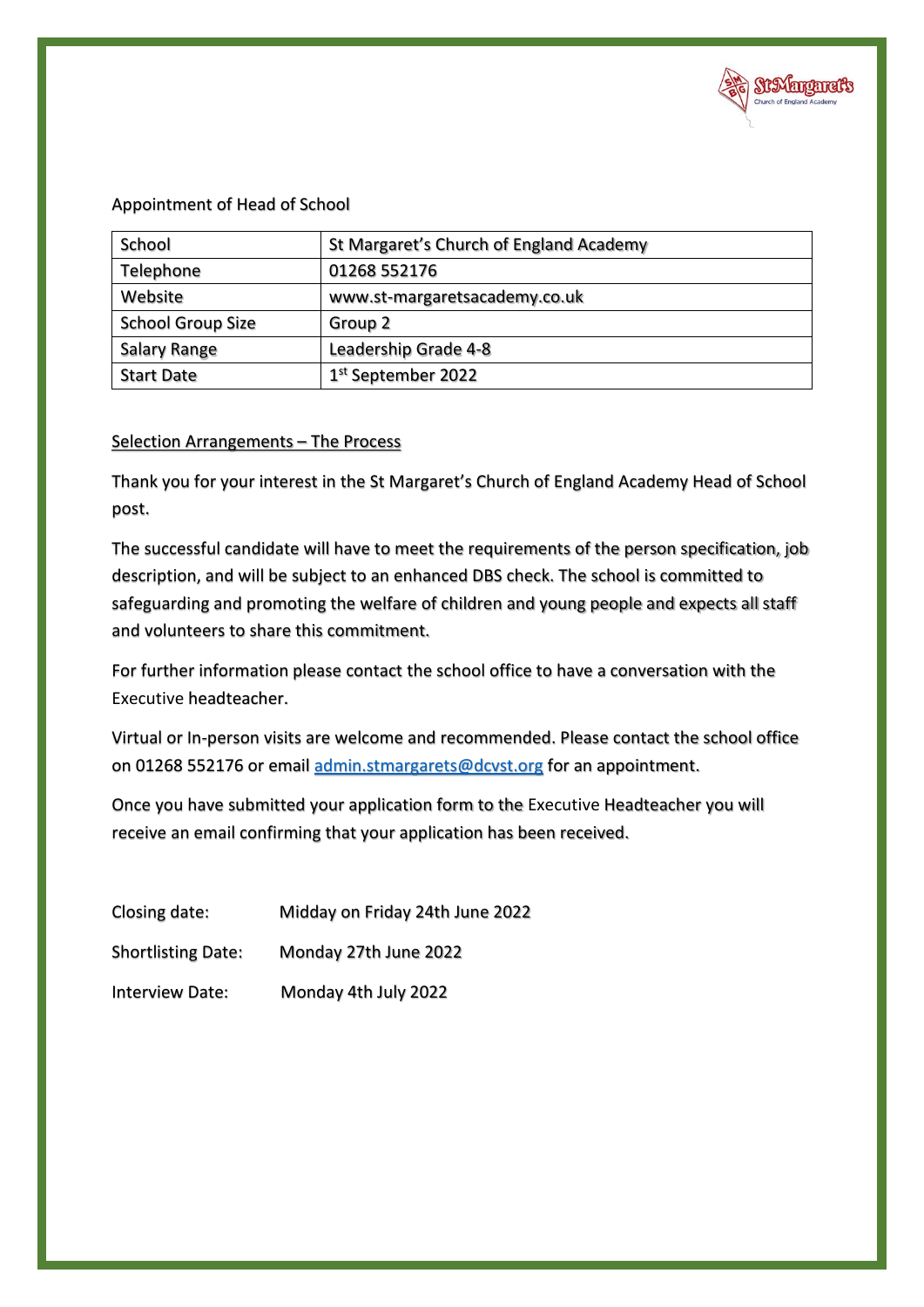

#### **Referees**

In order to comply with the guidance on safer recruitment, you are requested to provide referees in line with the following guidance:

- Existing Headteachers or Acting Headteachers currently employed in a community, voluntary controlled school, an academy, foundation or voluntary aided school are required to provide:
	- One reference from the Chair of Governors/Chair of Trustees of their current school
	- One reference from their previous employer if employed by them within the last 5 years, otherwise one from another professional.
- Existing Deputy Headteachers and others currently employed in any school or academy, are required to provide:
	- One reference from their current headteacher
	- One reference from their previous employer if employed by them within the last 5 years, otherwise from another professional.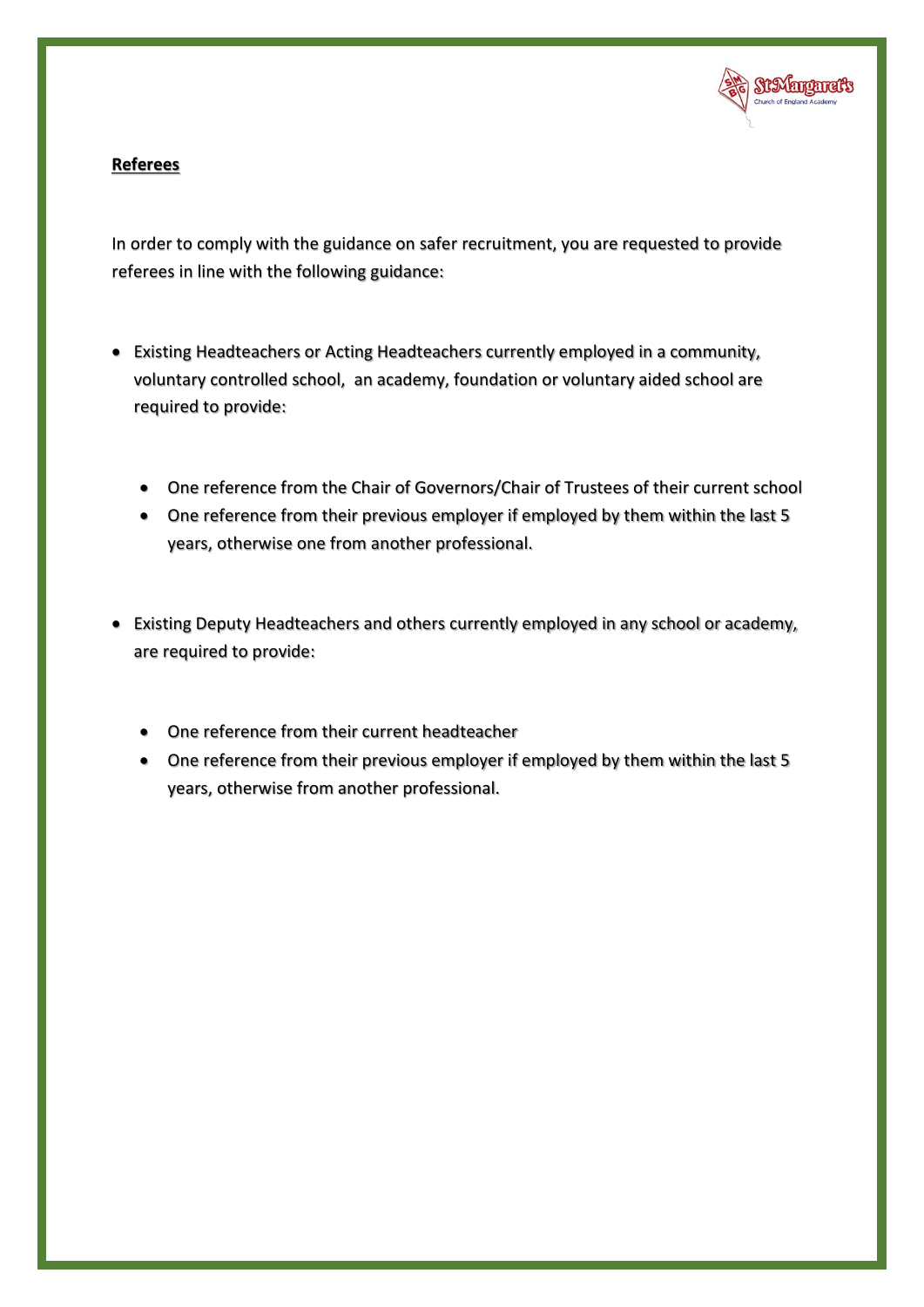

#### **FROM THE EXECUTIVE HEADTEACHER**

#### Dear Applicant

Thank you for the interest you have shown in responding to our advertisement for the position of Head of School at St Margaret's C of E Academy.

St Margaret's is a one form entry school in Bowers Gifford, Basildon, Essex. We are a nurturing Christian family, where everyone aspires to achieve their own unique potential. We are a very friendly school, in the hub of our local community, with which we have strong links. St Margaret's C of E Academy School admits children aged from 2 years to 11 years.

At St Margaret's we are very proud of our Christian ethos and have strong links to our local church who regularly support our daily acts of worship. We are an inclusive school and strive to ensure that everyone in the school community is given the opportunity to be the best they can be.

In May 2018 the school was judged to be 'OUTSTANDING' after a Challenge Partner Review. The school was also awarded two national awards. One for an Area of Excellence in 'school to school support' and the other for an Area of Excellence in RE.

In July 2019 the school was judged to have remained at 'GOOD' by Ofsted after a short inspection. Ofsted recognised that senior leaders had 'worked determinedly with colleagues to create a school where pupils thrive and are happy.'

The right person will have the exciting opportunity to be part of our innovative team.

Our class teachers are supported by an experienced team of Learning Support Assistants who also take on additional responsibilities within the school. We have an efficient and dedicated team of administrative staff and a strong, supportive Local School Board. Outside of the school there is a very effective Parent-Teacher Association who raise funds to support our children's experience in school as well as organise events for our children to enrich our community.

We have an excellent relationship with our local Academies through our membership of The Vine Schools Trust and are part of a HUB of three South East schools who work together closely.

We are aware that it is often difficult to get the feel of a school/area simply from the information in the pack. We would, therefore, positively encourage you to contact our office to arrange a visit and a walk around our school. Such a visit will allow you to begin to understand the ethos of the school and I am sure will help you in the preparation of your application. There is also a wealth of information available on our website about the school and its ethos and approach.

I hope that you will decide to apply, and if this is the case, please include with your completed Vine Schools Trust application form your supporting statement, which should relate closely to the personal specification. Please note that it is our intent to hold the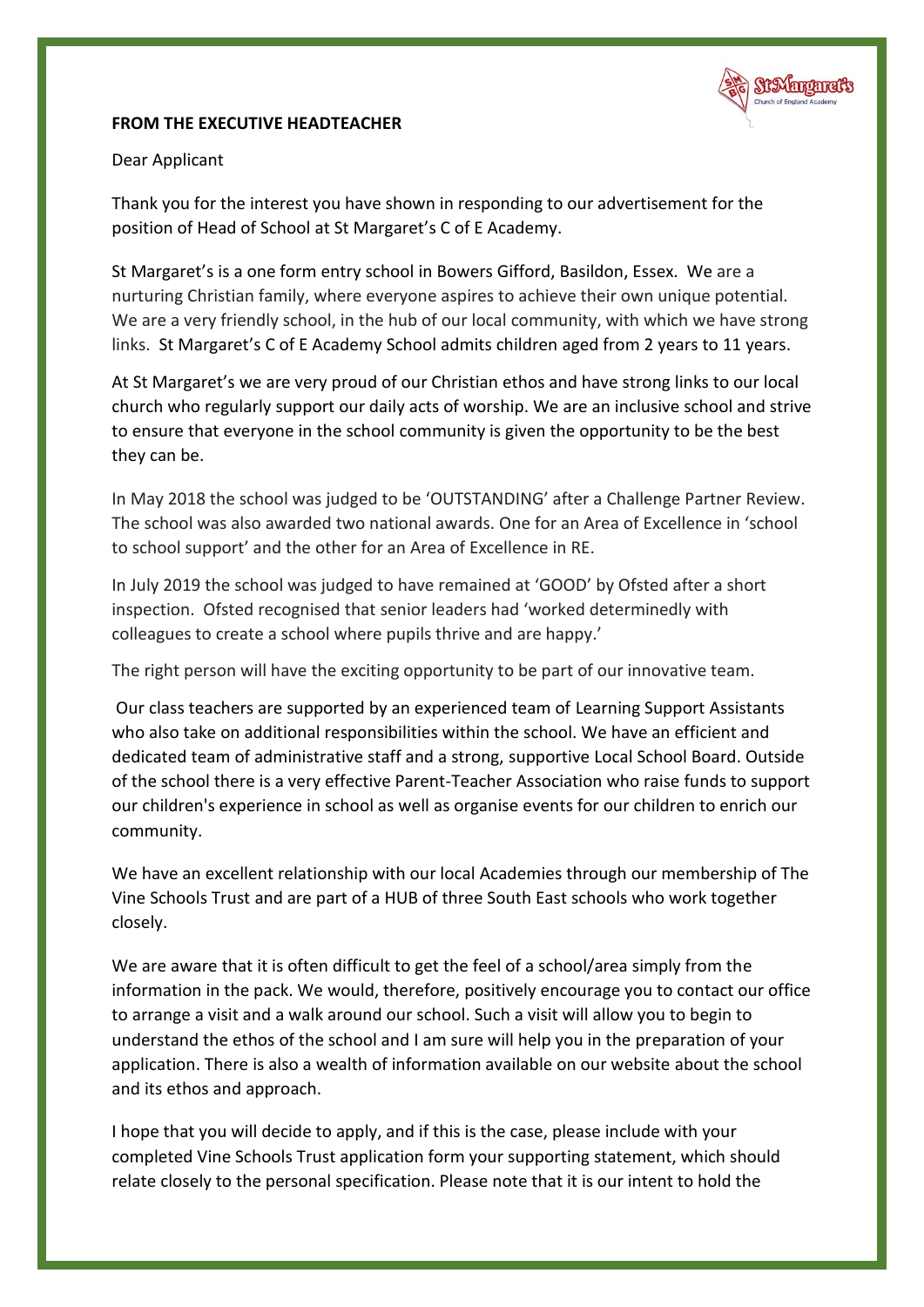

interview day, for candidates who are successful on, 4th July 2022.

We look forward to receiving your application and thank you once again for your interest.

Yours faithfully,

finicho  $\qquad \qquad \subset$ 

Sally Finch Executive Headteacher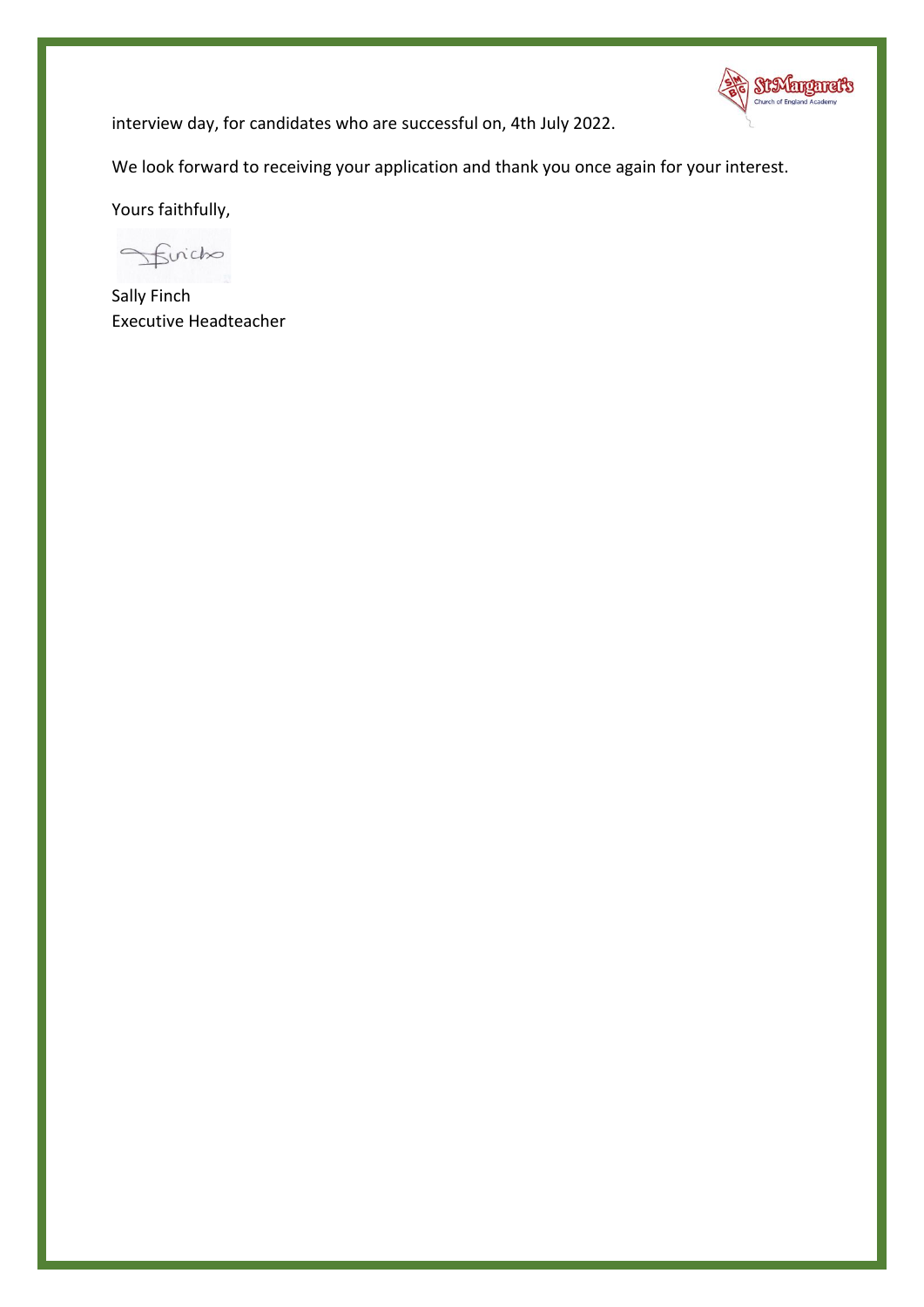

#### **Job Description**

| <b>Post Title</b>                                                                                                                                                                                                                                                                                    | <b>Head of School</b>                                                                                                                                                                                                                                                                                                                                                                                                                                                                                                                    |
|------------------------------------------------------------------------------------------------------------------------------------------------------------------------------------------------------------------------------------------------------------------------------------------------------|------------------------------------------------------------------------------------------------------------------------------------------------------------------------------------------------------------------------------------------------------------------------------------------------------------------------------------------------------------------------------------------------------------------------------------------------------------------------------------------------------------------------------------------|
| School:                                                                                                                                                                                                                                                                                              | <b>St Margaret's Church of England Academy</b>                                                                                                                                                                                                                                                                                                                                                                                                                                                                                           |
| The duties outlined in this job description are in addition to those covered by the latest School<br>Teachers' Pay and Conditions Document. It may be modified by the head teacher, with your<br>agreement, to reflect or anticipate changes in the job, commensurate with the salary and job title. |                                                                                                                                                                                                                                                                                                                                                                                                                                                                                                                                          |
| <b>Purpose</b>                                                                                                                                                                                                                                                                                       | Implement the schools agreed policies as exemplified through the professional<br>duties and specific responsibilities of the post and class responsibilities for part<br>of the week.                                                                                                                                                                                                                                                                                                                                                    |
| <b>Responsible to</b>                                                                                                                                                                                                                                                                                | Executive Headteacher and Local Schools Board of St Margaret's Church of<br>England Academy.                                                                                                                                                                                                                                                                                                                                                                                                                                             |
| <b>Character of</b><br>the School                                                                                                                                                                                                                                                                    | As a Teacher in a Church of England School you are required to have regard to<br>the Christian character of the School and its Foundation and to undertake not to<br>do anything in any way contrary to the interests of the Foundation. You are<br>required to take part in and lead acts of collective worship.                                                                                                                                                                                                                        |
| Leadership                                                                                                                                                                                                                                                                                           | The Head of School provides professional leadership and management for the<br>school, promoting a secure foundation from which to achieve high standards in<br>all areas of the school's work. To gain this success the Head of School must<br>establish high quality education by effectively managing teaching and learning<br>and using personalised learning to realise the potential of pupils. The Head of<br>School must establish a culture that promotes excellence, equality and high<br>expectations of all pupils and staff. |

| <b>Managing the</b><br>Organisation | To provide effective organisation and management of the school in order to<br>maintain an efficient, effective and safe learning environment:                                                     |
|-------------------------------------|---------------------------------------------------------------------------------------------------------------------------------------------------------------------------------------------------|
|                                     | a. To ensure spiritual and moral development of individuals is given clear focus<br>and is promoted through the prayer life and liturgy of the school                                             |
|                                     | b. To create an organisational structure which reflects the school's values,<br>enabling the management systems, structures and processes to work effectively<br>in line with legal requirements. |
|                                     | c. To produce clear, evidence-based improvement plans and policies for the<br>development of the school and its facilities.                                                                       |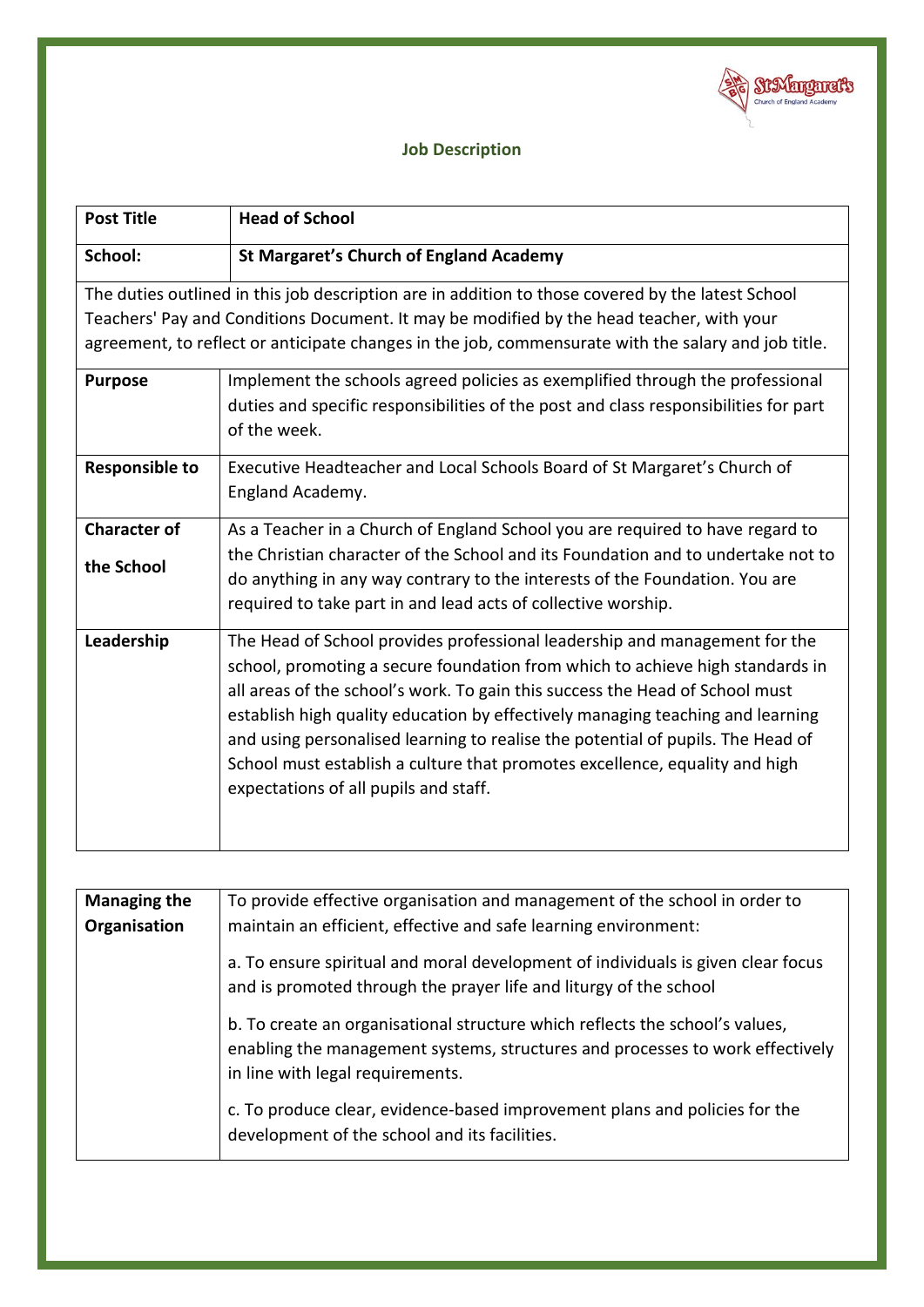

| d. To work with the Executive Headteacher, governors and senior colleagues to<br>recruit, retain and deploy staff appropriately, managing their workload to<br>achieve the vision and goals of the school.                                                    |
|---------------------------------------------------------------------------------------------------------------------------------------------------------------------------------------------------------------------------------------------------------------|
| e. To set appropriate priorities for expenditure, allocate funds and ensure<br>effective administration and control of financial matters, in partnership with the<br>Executive Headteacher and Local Schools Board.                                           |
| f. To manage and organise the accommodation effectively and efficiently to<br>ensure that it meets the needs of the curriculum and health and safety<br>regulations.                                                                                          |
| g. To promote an attractive environment which stimulates learning and<br>enhances the appearance of the school.                                                                                                                                               |
| h. To manage, monitor and review the range, quality, quantity and use of all<br>available resources in order to improve the quality of education, improve pupils'<br>achievements, ensure efficiency and secure value for money.                              |
| i. To use and integrate a range of technologies effectively and efficiently to<br>manage the school.                                                                                                                                                          |
| To work with the Local Schools Board, local churches in the parish and Executive<br>Headteacher to create a shared vision which expresses Christian values, British<br>values core educational values and moral purpose.                                      |
| a. To ensure that the vision for the school is clearly articulated, shared,<br>understood and acted upon effectively by all.                                                                                                                                  |
| b. To lead by example, providing inspiration and motivation for pupils, staff,<br>governors and parents, demonstrating the vision and values in everyday work<br>and practice in order to create a shared culture and positive climate.                       |
| c. To work within the school community to translate the vision into agreed<br>objectives and operational plans which promote and sustain school<br>improvement.                                                                                               |
| d. To assist in creating and implementing a strategic plan, underpinned by sound<br>financial planning, which aims for school improvement by identifying priorities<br>and targets for ensuring that pupils achieve high standards and make good<br>progress. |
| e. To ensure creativity, innovation and the use of appropriate new technologies.                                                                                                                                                                              |
| f. To promote excellence and enjoyment in all that the school does                                                                                                                                                                                            |
| g. To ensure that policies and practices take account of national, local and school<br>data and inspection research findings.                                                                                                                                 |
|                                                                                                                                                                                                                                                               |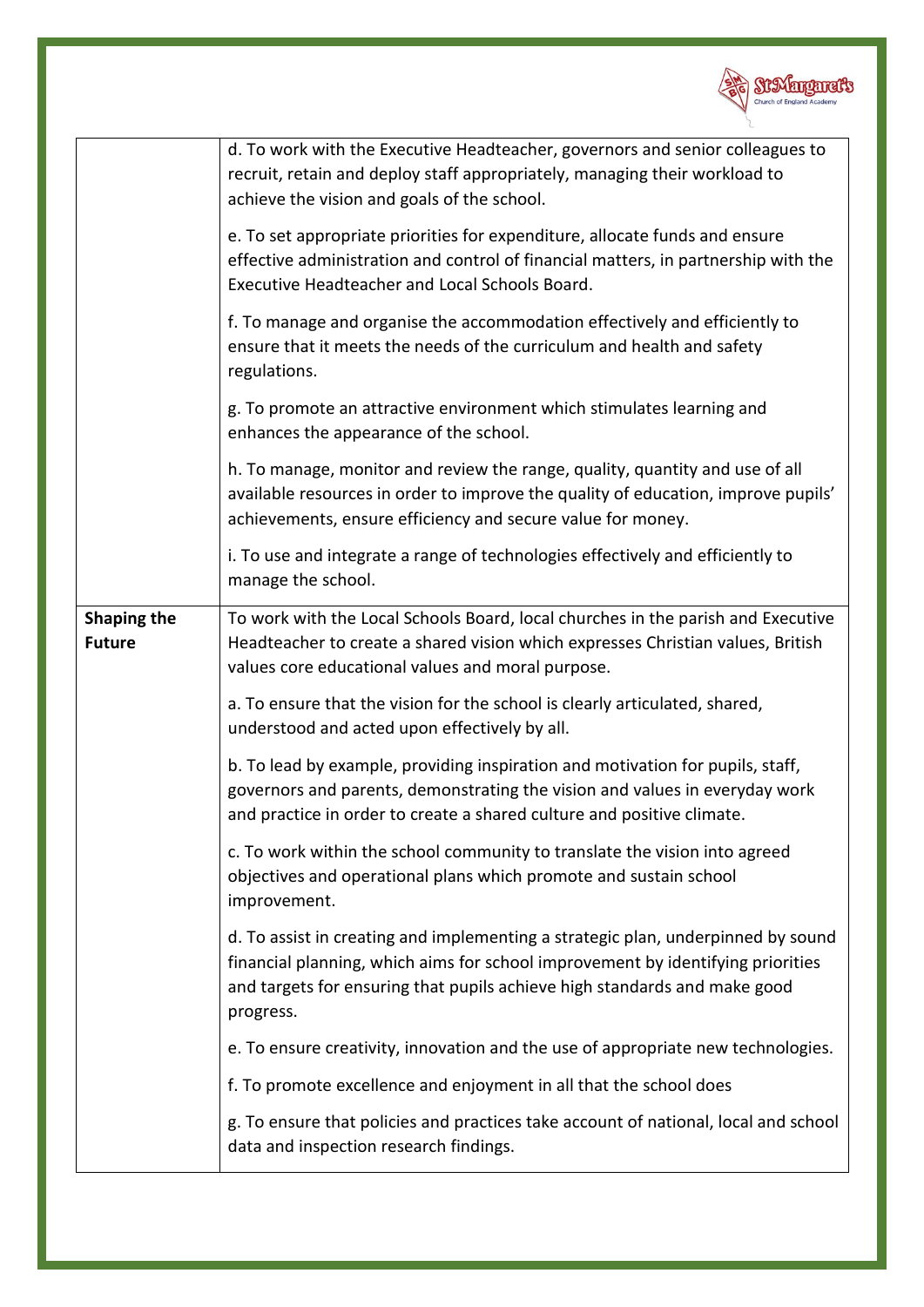

|                                                          | i. To develop and maintain the educational partnership currently existing<br>between the school and parents, Local Schools Board, Vine Trust Schools, the LA,<br>the local community and other agencies including the health authority and social<br>services.<br>j. To ensure that strategic planning takes account of the diversity, values and<br>experiences of the school community at large.                                                                                                             |
|----------------------------------------------------------|----------------------------------------------------------------------------------------------------------------------------------------------------------------------------------------------------------------------------------------------------------------------------------------------------------------------------------------------------------------------------------------------------------------------------------------------------------------------------------------------------------------|
|                                                          |                                                                                                                                                                                                                                                                                                                                                                                                                                                                                                                |
| <b>Leading</b><br><b>Learning and</b><br><b>Teaching</b> | The Head of School, supported by the Executive Headteacher and Local Schools<br>Board, has a central responsibility for raising the quality of teaching and learning<br>and for pupil achievement. This implies enabling pupils to achieve their potential<br>as children of God, setting high expectations and monitoring and evaluating the<br>effectiveness of learning outcomes. A successful learning culture will enable<br>pupils to become effective, enthusiastic, independent learners, committed to |
|                                                          | life-long learning.                                                                                                                                                                                                                                                                                                                                                                                                                                                                                            |
|                                                          | a. To create and maintain an environment which promotes and secures creative,<br>responsive and effective approaches to learning and teaching, high expectations,<br>high standards of achievement and good behaviour.                                                                                                                                                                                                                                                                                         |
|                                                          | b. To determine, organise and provide equal access to a diverse, flexible and<br>relevant curriculum which values, supports and challenges all children, including<br>those with Special Educational Needs, Disabilities and English as an additional<br>language, and to ensure that appropriate provision is made for the more able<br>pupils.                                                                                                                                                               |
|                                                          | c. To establish and maintain effective systems of planning, assessment for<br>learning, recording and reporting, using data and national benchmarks to<br>monitor progress in every child's learning.                                                                                                                                                                                                                                                                                                          |
|                                                          | d. To monitor and evaluate curricular provision, regularly review classroom<br>practice and the achievement of all pupils in order to set and meet challenging,<br>realistic targets for improvement.                                                                                                                                                                                                                                                                                                          |
|                                                          | e. To manage regular reviews of all aspects of the curriculum, to initiate and<br>encourage new and effective ideas, taking a strategic role in the development of<br>emerging technologies to enhance and extend the learning experience of all<br>pupils.                                                                                                                                                                                                                                                    |
| <b>Developing Self</b>                                   | The Head of School will establish effective relationships and communication in                                                                                                                                                                                                                                                                                                                                                                                                                                 |
| and Working                                              | order to build a professional learning community, enabling others to achieve.                                                                                                                                                                                                                                                                                                                                                                                                                                  |
| <b>With Others</b>                                       | In an Anglican school the role of Head of School is one of leadership of a learning<br>community rooted in faith. Through performance management and effective<br>continuing professional development practice, the Head of School supports and<br>challenges all staff to achieve high standards.                                                                                                                                                                                                             |
|                                                          |                                                                                                                                                                                                                                                                                                                                                                                                                                                                                                                |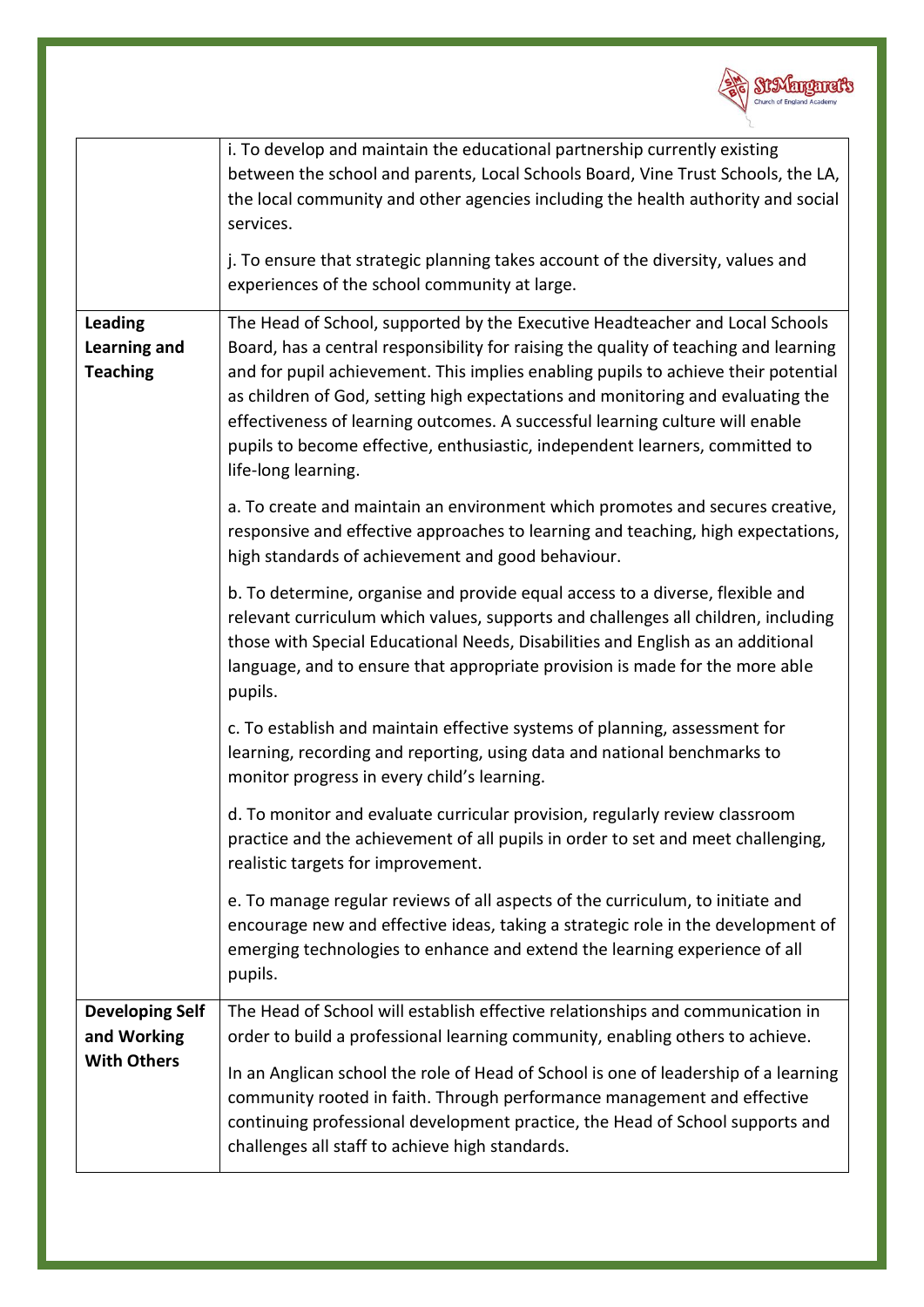

|                                          | a. To give a clear lead to all staff in the development and the continuing<br>formation of the school's Anglican identity.                                                                                                                                                        |
|------------------------------------------|-----------------------------------------------------------------------------------------------------------------------------------------------------------------------------------------------------------------------------------------------------------------------------------|
|                                          | b. To create a positive and collaborative learning culture within the school by<br>treating people fairly, equitably and with dignity and respect.                                                                                                                                |
|                                          | c. To plan, allocate, support and evaluate work undertaken by groups, teams and<br>individuals, ensuring that there is a clear delegation of tasks and devolution of<br>responsibilities.                                                                                         |
|                                          | d. To implement and sustain systems for the effective management of all staff<br>performance, incorporating targets for future development.                                                                                                                                       |
|                                          | e. To motivate and enable teachers and support staff to develop expertise in<br>their respective roles through a wide range of high quality induction and<br>continuing professional development opportunities in the context of the<br>school's agreed improvement priorities.   |
|                                          | f. To acknowledge the responsibilities and celebrate the achievements of<br>individuals and teams.                                                                                                                                                                                |
|                                          | g. To maintain and develop a senior leadership team and wider management<br>structure and culture which enables effective communication, involvement and<br>development.                                                                                                          |
|                                          | h. To regularly review own practice, set personal targets and take responsibility<br>for own personal development.                                                                                                                                                                |
|                                          | i. To manage own workload and that of others to allow for an appropriate<br>work/home life balance.                                                                                                                                                                               |
| <b>Securing</b><br><b>Accountability</b> | The school is accountable for ensuring that pupils enjoy and benefit from a high<br>quality education, promoting collective responsibility within the whole school<br>community.                                                                                                  |
|                                          | a. To ensure that governors are welcomed into the school and invited to share in<br>its Anglican life.                                                                                                                                                                            |
|                                          | b. To provide timely information, objective advice and support to the Local<br>Schools Board to enable it to meet its responsibilities for securing effective<br>teaching and learning and improved standards of achievement and for achieving<br>efficiency and value for money. |
|                                          | c. To create and develop a school ethos which enables everyone to work<br>collaboratively, share knowledge and understanding, celebrate success and<br>accept responsibility for the outcomes.                                                                                    |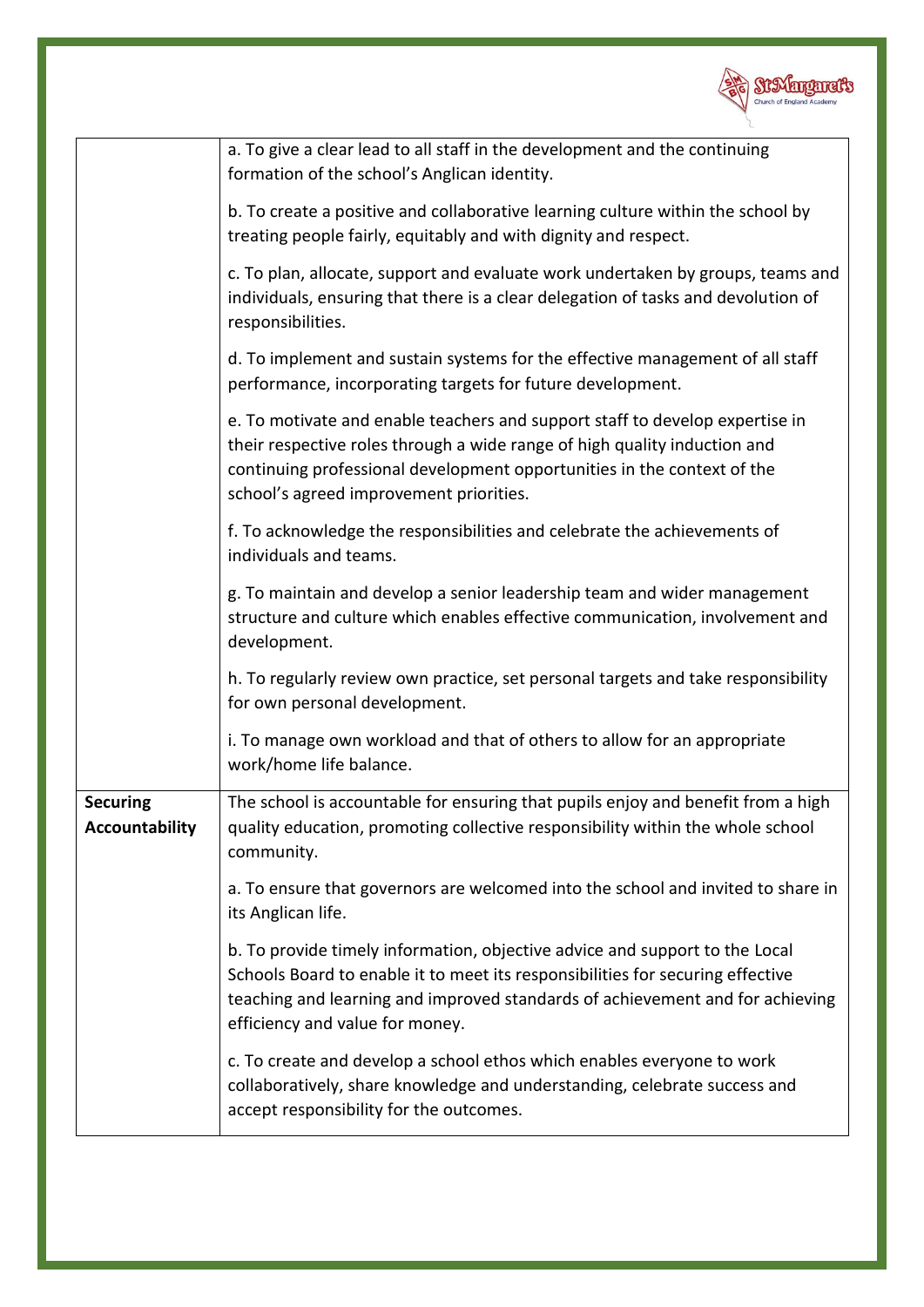

|                                   | d. To ensure individual staff accountabilities are clearly defined, understood and<br>agreed and are subject to regular review and evaluation.<br>e. To present regular, coherent and accurate accounts of the school's                             |
|-----------------------------------|-----------------------------------------------------------------------------------------------------------------------------------------------------------------------------------------------------------------------------------------------------|
|                                   | performance in a form appropriate to a range of audiences, including governors,<br>the Vine Trust, the local community, OFSTED and others, to enable them to play<br>their part effectively.                                                        |
|                                   | f. To reflect on personal contribution to school achievement and take account of<br>feedback from others.                                                                                                                                           |
|                                   | g. To ensure that parents and pupils are well informed about the curriculum, the<br>attainment and progress of pupils are able to understand realistic and<br>challenging targets for improvements and to make a contribution to achieving<br>them. |
| <b>Strengthening</b><br>Community | To work collaboratively at both strategic and operational levels with all<br>connected with the school community for the well-being of all children.                                                                                                |
|                                   | a. To recognise that the school is part of the Church locally and seek to promote<br>the partnership between the parish, home, Vine Trust, Diocese of Chelmsford<br>and school.                                                                     |
|                                   | b. To promote and support the positive benefits of living within a culturally and<br>ethnically diverse society, building a school culture and curriculum that takes<br>account of the richness and diversity of the school's communities.          |
|                                   | c. To create and promote positive strategies for challenging racial and other<br>prejudice and dealing with bullying and racial harassment.                                                                                                         |
|                                   | d. To ensure that learning experiences for pupils are linked into opportunities<br>provided in the wider community.                                                                                                                                 |
|                                   | e. To collaborate with other agencies in providing for the academic, spiritual,<br>moral, social, emotional and cultural well-being of pupils and their families, and<br>work with the relevant agencies to protect children.                       |
|                                   | f. To create and maintain a positive and effective relationship linking home and<br>school in a supportive, working partnership to encourage and improve pupils'<br>achievement and personal development.                                           |
|                                   | g. To seek opportunities to invite parents and carers, community figures,<br>businesses and other organisations into school to enhance and enrich the school<br>and its value to the wider community.                                               |
|                                   | h. To contribute to the development of the education system by sharing<br>effective practice, working in learning networks and partnerships with other<br>schools and promoting innovative initiatives.                                             |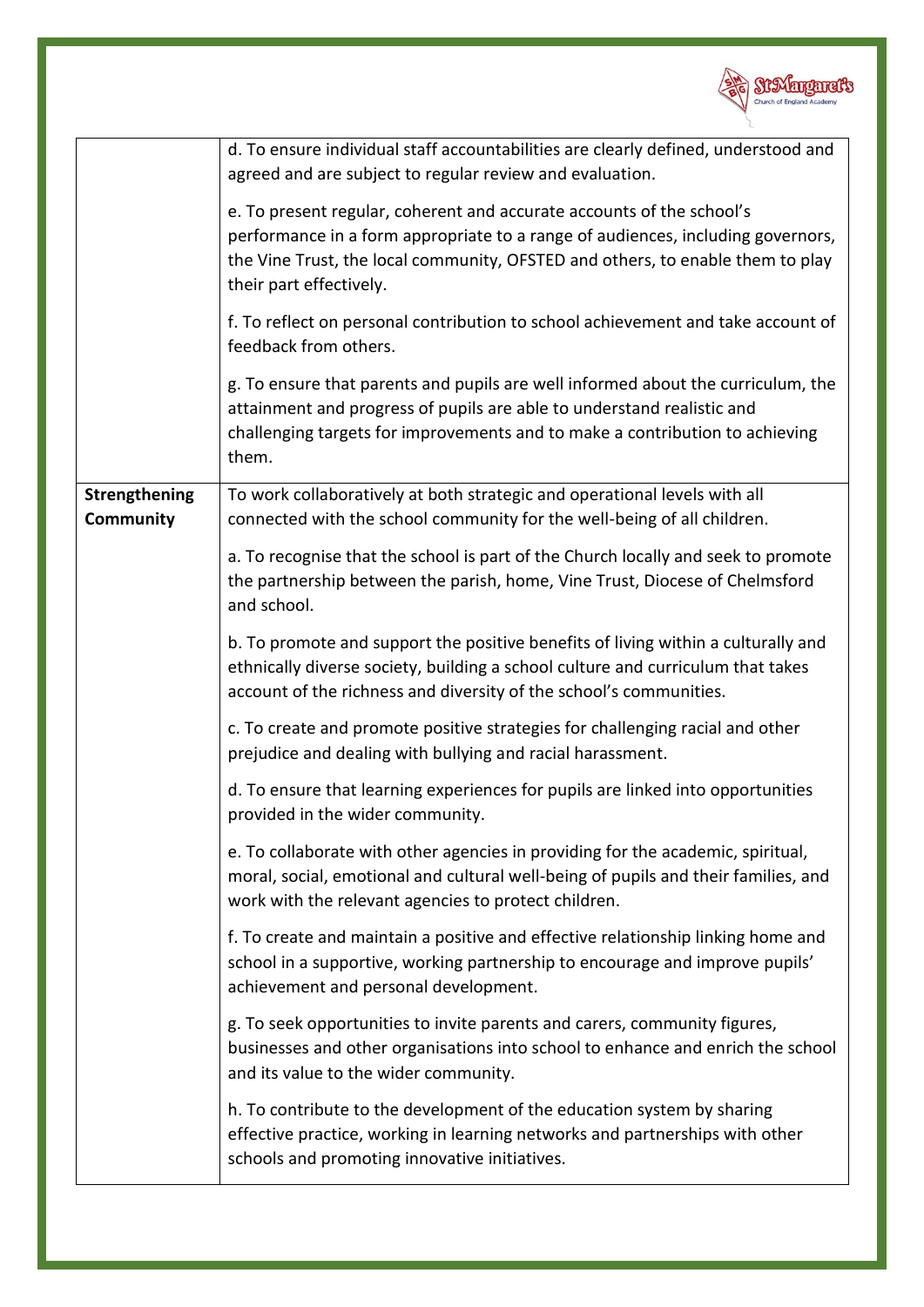

| Other                      | The Head of School is required to work in partnership with the Executive                                                                   |
|----------------------------|--------------------------------------------------------------------------------------------------------------------------------------------|
| <b>Relationships</b>       | Headteacher, Diocese of Chelmsford, the Local Authority, The Diocese of<br>Chelmsford Vine Schools Trust and other relevant organisations. |
| <b>Other duties</b><br>and | To carry out any safeguarding duties, including the role of DSL, as deemed<br>necessary by the Executive Headteacher.                      |
| responsibilities           | To carry out any other duties that the Executive Headteacher may deem                                                                      |
|                            | necessary.                                                                                                                                 |

#### **Specific Duties**

#### **Teaching and Learning**

- Participate in arrangements for preparing pupils for external examinations.
- Whole school organisation, strategy and development
- Contribute to the development, implementation and evaluation of the school's policies, practices and procedures in such a way as to support the school's values and vision
- Work with others on curriculum and/or pupil development to secure co-ordinated outcomes
- Support and lead staff meetings/staff CPD and SLT where appropriate

#### **Health, safety and discipline**

- Promote the safety and well-being of pupils.
- Maintain good order and discipline among pupils by:
	- $\triangleright$  upholding the behaviour policy
	- $\triangleright$  support Head teacher in making decisions involving exclusion, and in their absence leading the decision making
	- $\triangleright$  issuing slips
	- $\triangleright$  recording incidents including racist and bullying,
	- $\triangleright$  meeting parents and supporting teachers in meetings
	- $\triangleright$  liaising with Midday assistants.
	- $\triangleright$  attend and contribute weekly safeguarding/behaviour meetings

#### **Management of support staff**

- Monitoring and supporting Class teachers in their day to day management of Class LSAs
- To manage the Performance management process of LSAs
- Contribute to the recruitment, selection, appointment and professional development of support staff
- Deploy resources delegated to them
- To manage the probation period of newly appointed teachers and LSAs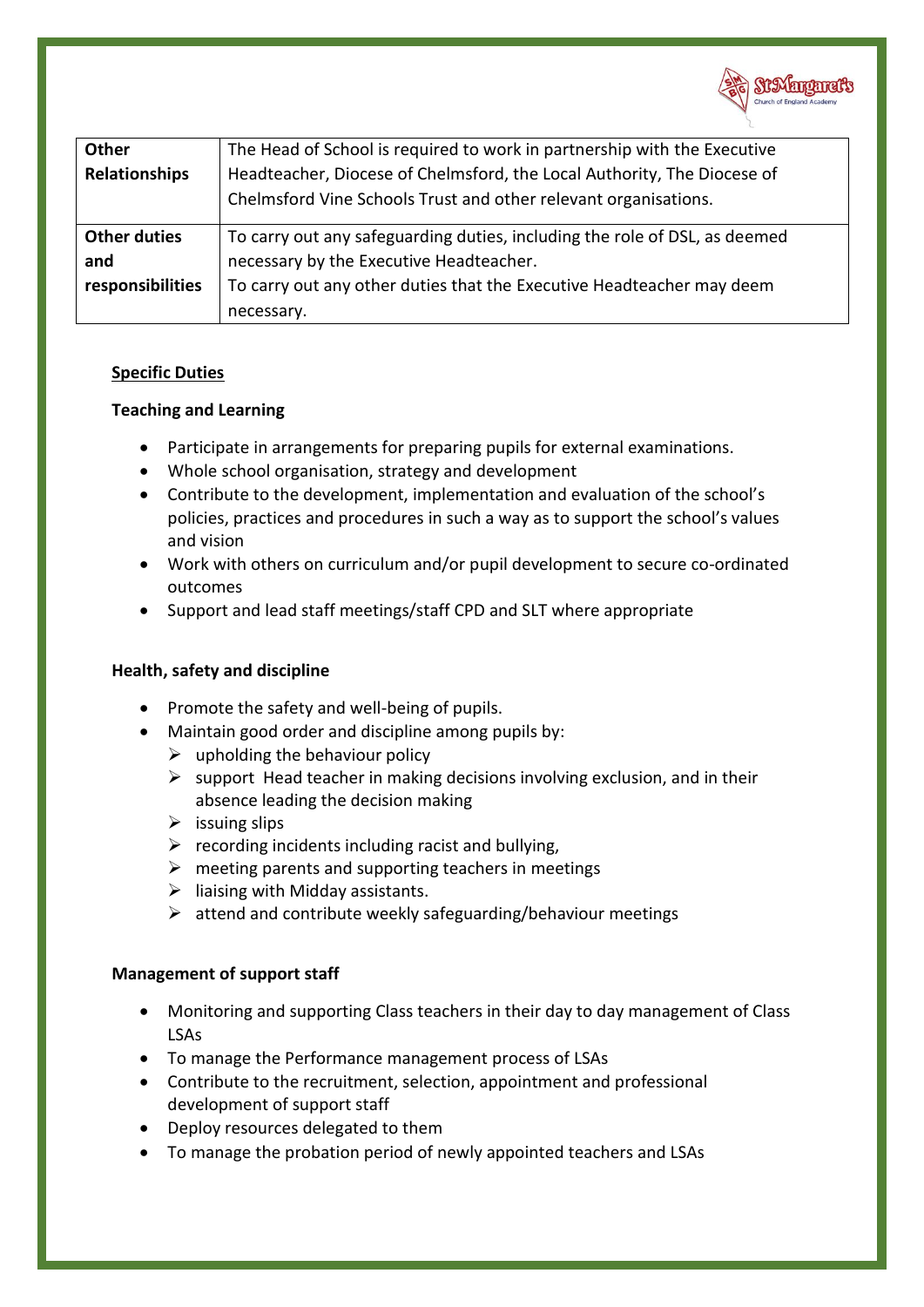

• To uphold the absence management procedure, including return to work meetings, signing off absence requests and self-certification

#### **Management of teachers**

- Monitoring and supporting Class teachers in their day to day management of LSAs
- Monitoring and supporting Class teachers in their delivery of excellent teaching
- Monitoring classroom environments to support the delivery of excellent teaching
- Contribute relevant feedback to teacher PMR's through Head meetings
- Monitor and supporting teachers in achieving their PMR targets
- To manage the probation period of newly appointed class teachers
- To uphold the absence management procedure, including return to work meetings, signing off absence requests and self-certification
- •

#### **Professional development**

- Participate in arrangements for the appraisal and review of their own performance and, where appropriate, that of other teachers and support staff
- Participate in arrangements for their own further training and professional development and, where appropriate, that of other teachers and support staff including induction

#### **Communication**

- Communicate with pupils, parents and carers
- Working with colleagues and other relevant professionals
- Collaborate and work with colleagues and other relevant professionals within and beyond the school

#### **SATS Tests, phonics screening and times tables tests**

- Ensure materials are ordered with class teacher
- Register pupils as appropriate with Head teacher
- To participate in external moderation meetings with class teacher

**The Diocese of Chelmsford Vine Schools Trust is committed to safeguarding and promoting the welfare of children and young people, and expects all staff and volunteers to share this commitment.**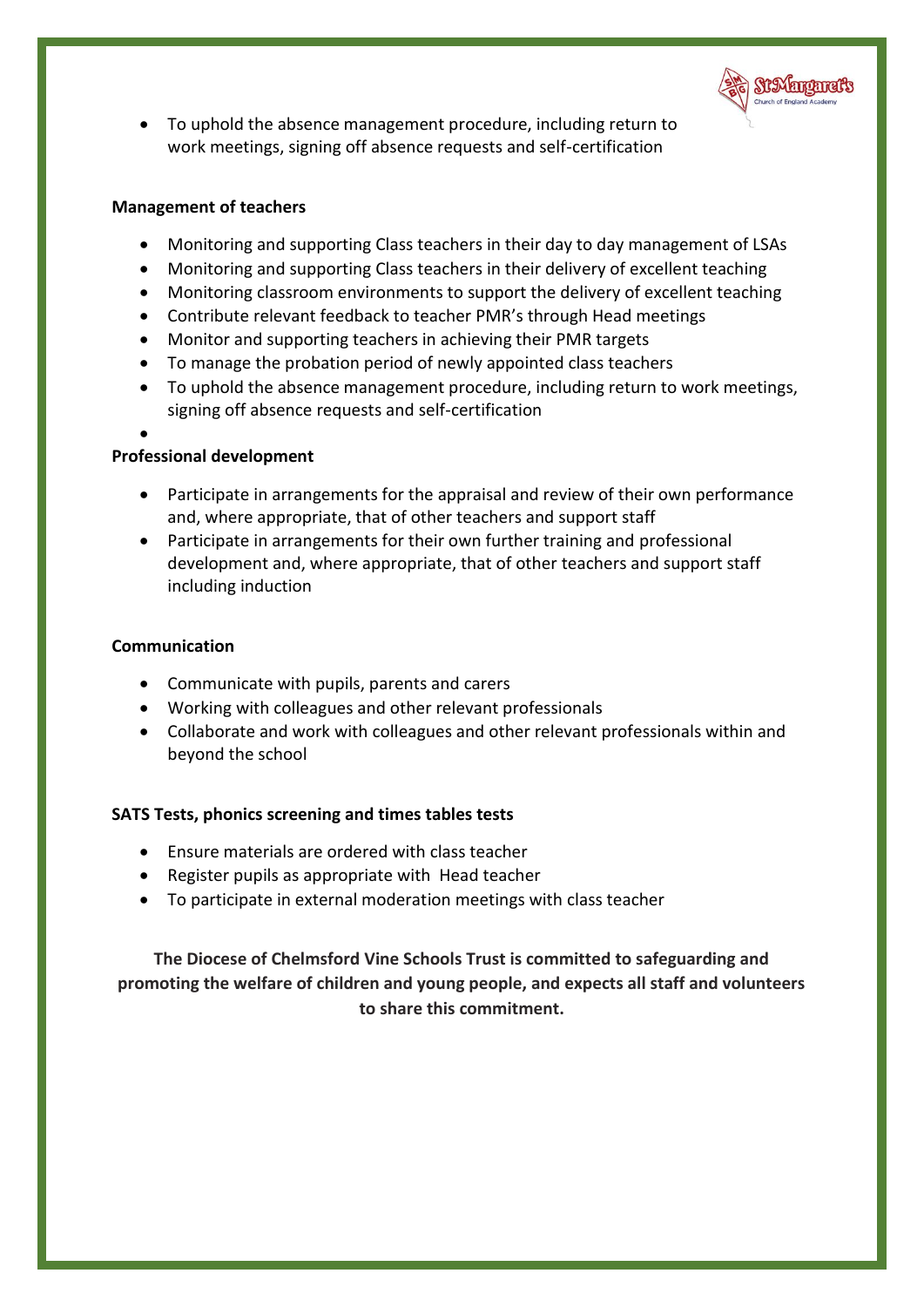

#### **Person Specification**

|                    | Essential                                                                         | Desirable                                                |
|--------------------|-----------------------------------------------------------------------------------|----------------------------------------------------------|
| Qualifications and | • Qualified Teacher Status                                                        | • NPQH or further professional                           |
| Professional       | • Evidence of Continuing Professional                                             | qualification                                            |
| Development        | Development relating to school                                                    |                                                          |
|                    | leadership/curriculum development                                                 |                                                          |
|                    | • Successful leadership experience to at                                          | • Advanced Skills/Leading                                |
|                    | least Deputy/Assistant Head level                                                 | <b>Practitioner status</b>                               |
|                    | • Successful teaching experience within the                                       |                                                          |
|                    | EYFS/Primary age range                                                            |                                                          |
|                    | • Ability to provide clear educational vision                                     | • Strategic Leadership                                   |
|                    | and direction                                                                     | experience across EYFS, KS1                              |
|                    | • Ability to inspire and motivate all                                             | and KS2                                                  |
|                    | stakeholders                                                                      | • Use of assessment data                                 |
|                    | · Evidence of developing effective strategies                                     | management systems to                                    |
|                    | for school improvement                                                            | improve standards                                        |
|                    | . High level of involvement with school                                           |                                                          |
|                    | improvement planning                                                              |                                                          |
|                    | . High level involvement in monitoring and                                        |                                                          |
|                    | evaluation procedures leading to clear                                            |                                                          |
|                    | impact                                                                            |                                                          |
|                    | • Ability to work in partnership with senior                                      |                                                          |
|                    | leaders and governors                                                             |                                                          |
|                    | • Ability to set challenging targets for                                          |                                                          |
|                    | children and staff                                                                |                                                          |
|                    | • Ability to analyse and use pupil data on                                        |                                                          |
|                    | attainment and progress to raise                                                  |                                                          |
|                    | standards                                                                         |                                                          |
|                    | • Secure knowledge of the 2019 Ofsted                                             |                                                          |
|                    | Framework                                                                         |                                                          |
|                    | • Understand the principles of effective                                          |                                                          |
|                    | teaching and learning                                                             |                                                          |
|                    | • Successful experience of monitoring,<br>evaluating and improving the quality of | • Successful experience of<br>integrating British Values |
|                    | teaching and learning                                                             | into school life                                         |
|                    | • Understanding the role and impact of                                            |                                                          |
|                    | assessment in children's learning                                                 |                                                          |
|                    | • Secure knowledge of statutory                                                   |                                                          |
|                    | requirements relating to curriculum and                                           |                                                          |
|                    | assessment                                                                        |                                                          |
|                    | • Experience of leading curriculum                                                |                                                          |
|                    | innovation                                                                        |                                                          |
|                    | • Successful experience of developing                                             |                                                          |
|                    | effective learning behaviours                                                     |                                                          |
|                    | • Ability to lead, manage and motivate                                            | • Experience of working with                             |
|                    | across the school community                                                       | governors                                                |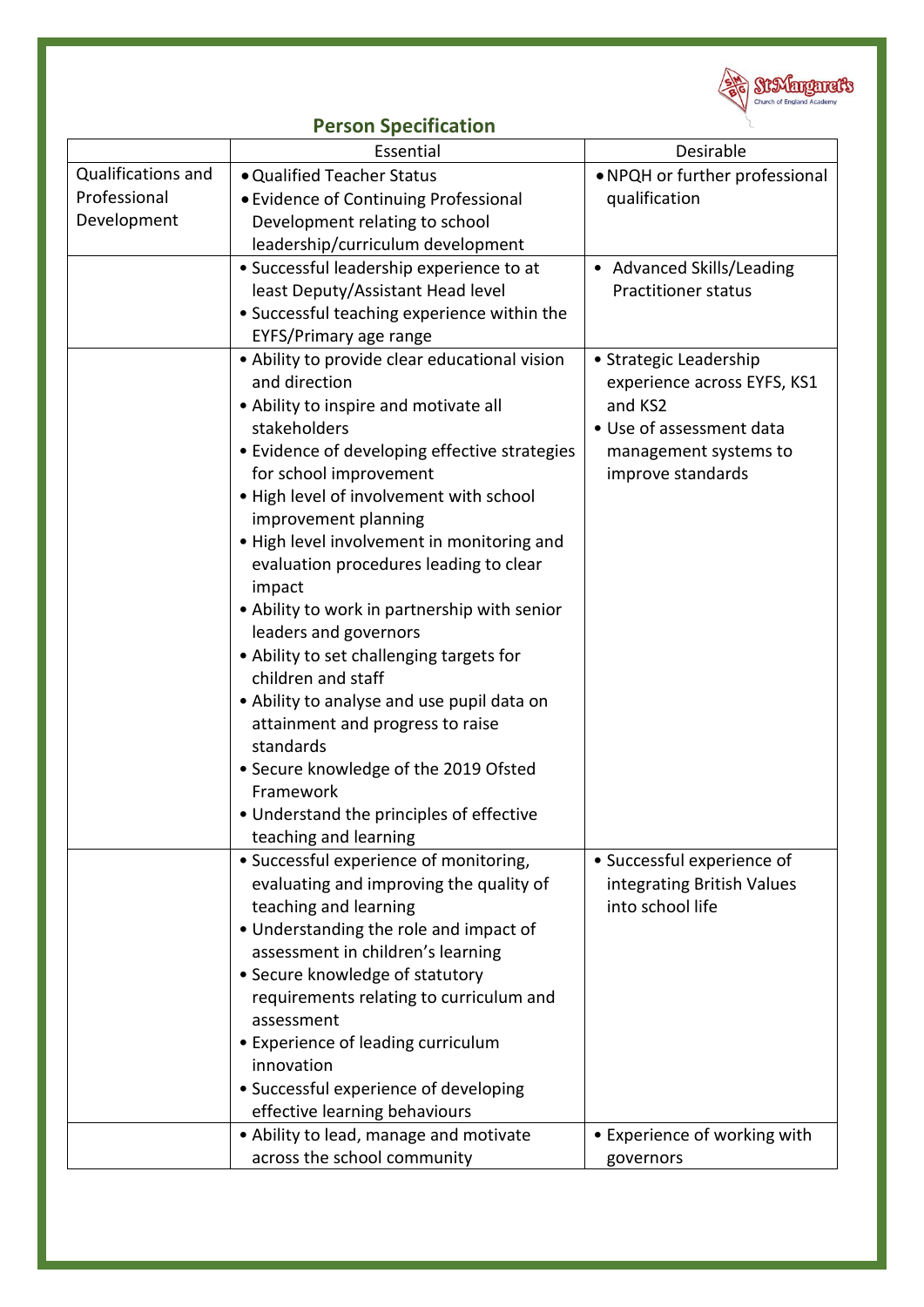

| • Ability to establish positive working<br>relationships |                                  |
|----------------------------------------------------------|----------------------------------|
| • Ability to plan, allocate, delegate, support           |                                  |
| and evaluate work undertaken by<br>individuals and teams |                                  |
| • Successful experience of identifying the               |                                  |
| need for, and leading, in-service training               |                                  |
| • Significant experience of taking a lead role           |                                  |
| in performance management of staff                       |                                  |
| including leading lesson observations                    |                                  |
| • Experience of dealing with staff when                  |                                  |
| performance gives cause for concern                      |                                  |
| • Successful experience of managing                      | • Budgetary management at        |
| budgets                                                  | whole school level               |
| • Ability to manage, monitor and review                  | • Experience of recruiting and   |
| available resources, ensuring value for                  | deploying staff                  |
| money                                                    |                                  |
| • Strong commitment to raising standards                 | • Effective computing skills for |
| • High expectations of self and others                   | both teaching and                |
| • Ability to establish and maintain positive             | management                       |
| relationships, including with parents                    |                                  |
| • Ability to remain positive and enthusiastic,           |                                  |
| including when under pressure                            |                                  |
| • Good communication skills                              |                                  |
| • Empathy with children                                  |                                  |

**The Diocese of Chelmsford Vine Schools Trust is committed to safeguarding and promoting the welfare of children and young people, and expects all staff and volunteers to share this commitment.**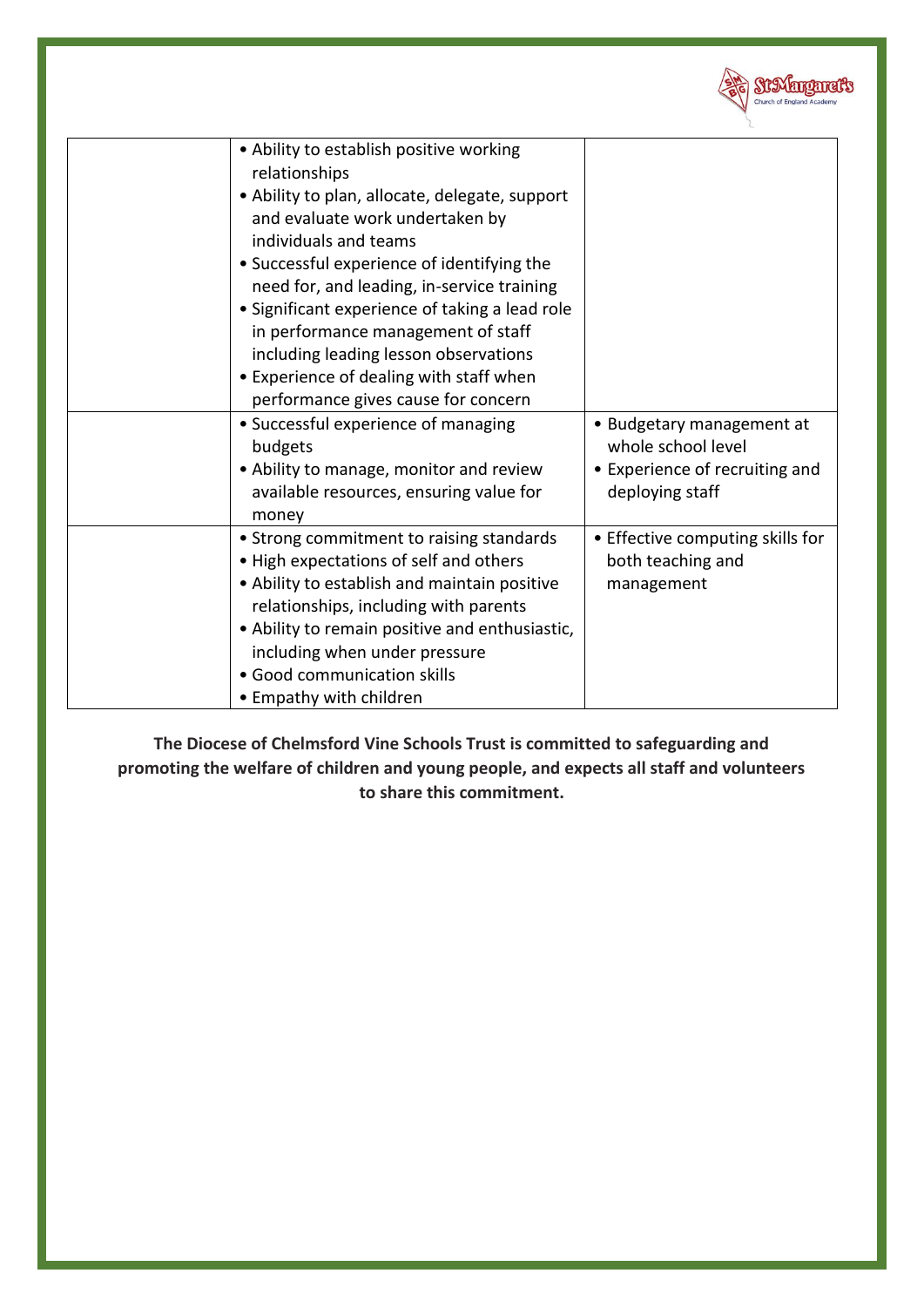

#### **Recruitment and Selection Policy Statement**

- 1. The Diocese of Chelmsford Vine Schools Trust is committed to:
	- safeguarding and promoting the welfare and safety, and the spiritual, moral, social and cultural development, of children and young people;
	- promoting equality of opportunity and community cohesion where the diversity of different backgrounds and circumstances is appreciated and positively valued;
	- promoting the fundamental British values of democracy, the rule of law, individual liberty and mutual respect and tolerance for those with different faiths and beliefs.

The Vine Trust expects all staff, volunteers and other workers to share this commitment. It is recognised that this can only be achieved through sound procedures, good interagency co-operation and the recruitment and retention of competent, motivated employees who are suited to, and fulfilled in the roles they undertake.

- 2. The Trust Board recognises the value of, and seeks to achieve a diverse workforce which includes people from different backgrounds, with different skills and abilities. We are committed to ensuring that the recruitment and selection of all is conducted in a manner that is systematic, efficient and effective and promotes equality of opportunity. Selection will be on the basis of merit and ability, assessed against the qualifications, skills and competencies required to do the job. We will uphold obligations under law and national collective agreements to not discriminate against applicants for employment on the grounds of the protected characteristics of age, sex, sexual orientation, marriage or civil partnership, pregnancy, gender re-assignment, disability or health, race(which includes colour, nationality and ethnic origin), religion or belief.
- 3. We will implement robust recruitment procedures and checks for appointing staff and volunteers to ensure that reasonable steps are taken not to appoint a person who is unsuitable to work with children, or who is disqualified from working with children, or does not have the suitable skills and experience for the role.
- 4. We will ensure that the terms of any contract with a contractor or agency requires them to adopt and implement measures described in this procedure. We will monitor the compliance with these measures and require evidence that relevant checks have been undertaken for all workers deployed.
- 5. The following pre-employment checks will be required:
	- receipt of satisfactory references\*
	- verification of identity
	- a satisfactory DBS disclosure if undertaking Regulated Activity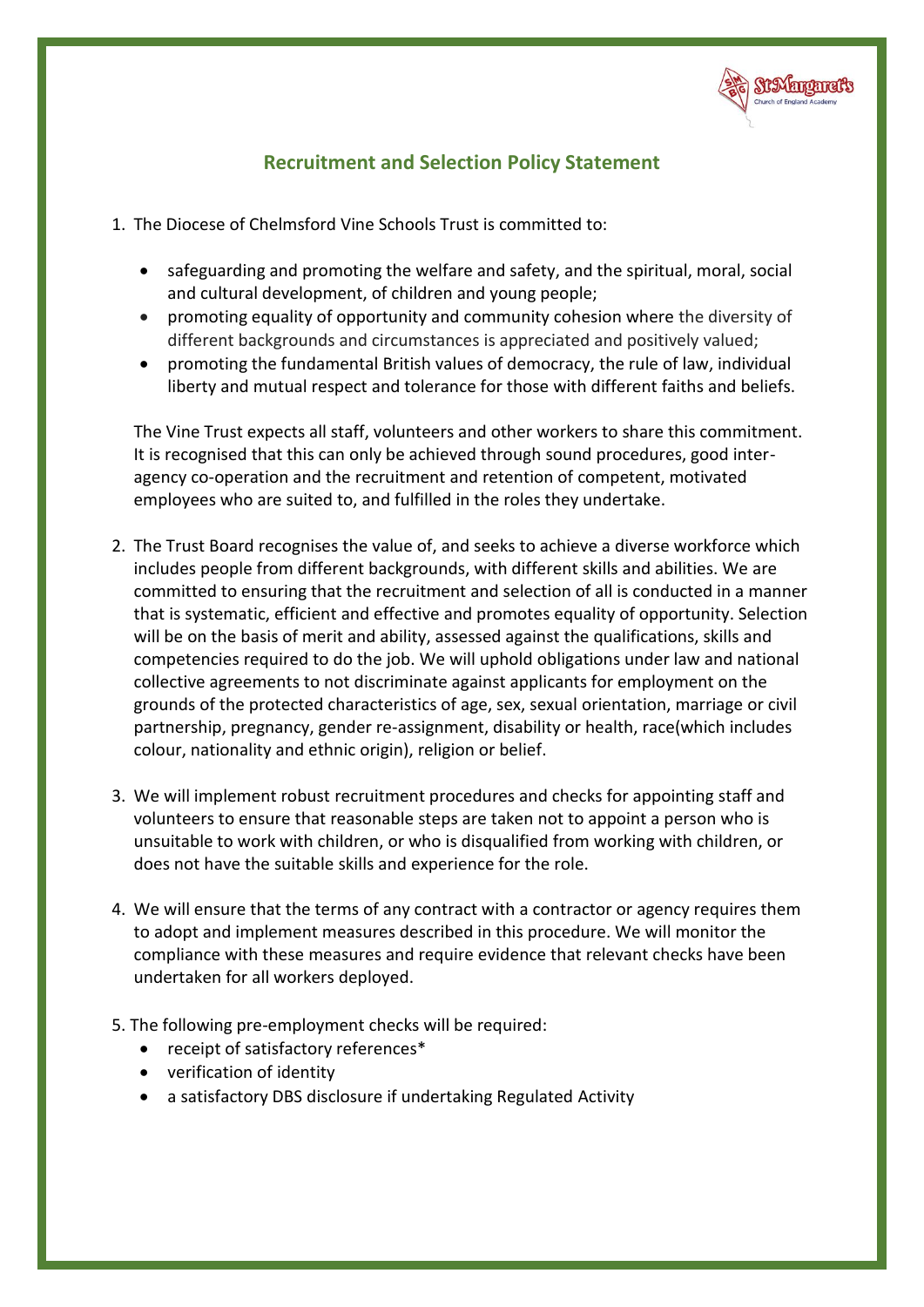

- verification that you are not on the DBS Children's barred list and therefore not barred from working with Children verification that you are not prohibited from teaching verification of medical fitness
- verification of qualifications
- verification of professional status where required e.g. QTS status
- the production of evidence of the right to work in the UK
- verification of successful completion of/exemption from statutory induction period
- verification that you are not subject to any s128 directions preventing you from
- holding a management position within a school
- a declaration that you are not disqualified from working with children by virtue of the Childcare (Disqualification) Regulations 2009 or that you have provided a disqualification waiver from Ofsted

#### **NB It is illegal for anyone who is barred from working with children to apply for, or undertake Regulated Activity.**

\*In exceptional circumstances, where you have good reason not to want your referees to be contacted prior to interview, you should set out your reasons with your application form. Where it is agreed to defer, referees will be contacted immediately after interview before an offer of employment is made.

- 6. We will keep and maintain a single central record of recruitment and vetting checks, in line with the DfE requirements.
- 7. All posts/voluntary roles that give substantial unsupervised access to children and young people are exempt from the Rehabilitation of Offenders Act 1974 and therefore all applicants will be required to declare spent and unspent convictions, cautions and bindovers (save for those offences that are subject to filtering by the Police).

Applicants will be required to sign a DBS consent form giving consent for the DBS Certificate to be copied and shared (within strict guidelines) for the purposes of considering suitability for employment and consent for an online status check to be carried out in the event that the applicant subscribes to the DBS update service

The Trust Board is committed to ensuring that people who have convictions / cautions / reprimands on their record are treated fairly and given every opportunity to establish their suitability for positions. Having a criminal record will not necessarily be a bar to obtaining a position, except in the case of school settings covered by the Childcare (Disqualification) Regulations 2009 where certain convictions, cautions or warnings will mean an individual is disqualified from working in that setting and will prohibit employment at the school (unless a waiver can be obtained from Ofsted).